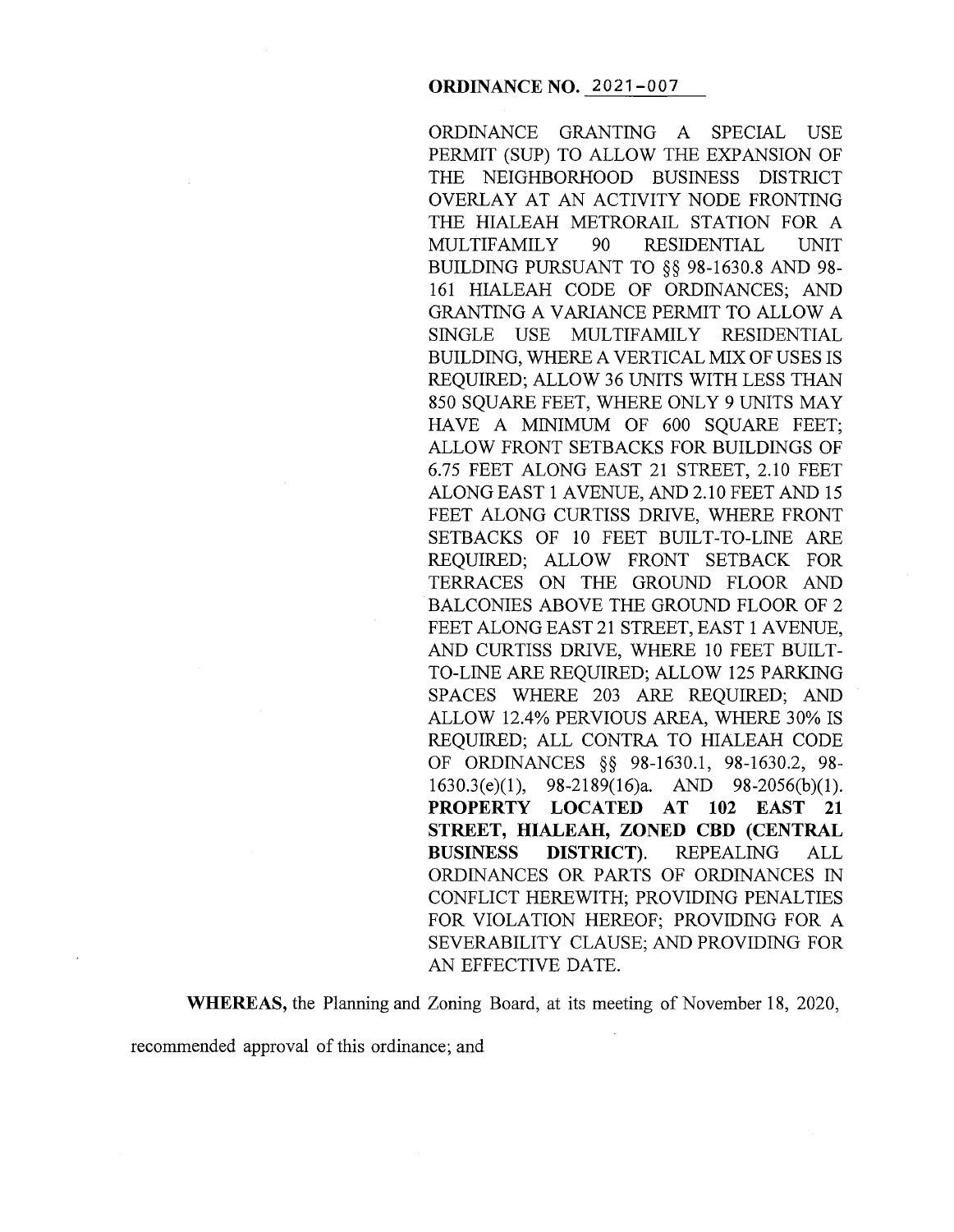## Ordinance No. 2021-007 Page 2

**WHEREAS,** the developer has proffered a Declaration of Restrictions, to which the City accepts.

## NOW, THEREFORE, BE IT ORDAINED BY THE MAYOR AND THE CITY COUNCIL OF THE CITY OF HIALEAH, FLORIDA, THAT:

**Section 1:** The below-described property is hereby granted a Special Use Permit (SUP) pursuant to Hialeah code of ordinances§§ 98-1630.8 and 98-161 to allow the expansion of the NBD (Neighborhood Business District) regulations.

**Section 2:** The below-described property is hereby granted a variance permit to allow a single use multifamily residential building, where a vertical mix of uses is required to allow only residential uses, where residential and commercial uses are required, contra to Hialeah Code of Ordinances § 98-1630.1 that as relevant provides: "No building or land shall be used and no building shall be hereinafter erected, constructed, reconstructed or structurally altered that is designed, arranged or intended to be used or occupied for any purpose, unless it provides residential use and one or more of the principal commercial uses ... "; allow 36 units with less than 850 square feet, where only 9 units may have a minimum of 600 square feet, contra to Hialeah Code of Ordinances § 98-1630.2 that as relevant provides: "Residential uses shall be allowed above the ground level only. Each residential unit shall have minimum of 850 square feet, except that ten percent of residential units may have a minimum of 600 feet for studios or one bedroom units."; allow front setbacks for buildings of 6.75 feet along East 21 Street, 2.10 feet along East 1 Avenue, 2.10 feet and 15 feet along Curtiss Drive and allow front setback for terraces on the ground floor and balconies above the ground floor of 2 feet along East 21 Street, East 1 A venue, and Curtiss Drive, where 10 feet built-to-line are required, contra to Hialeah Code of Ordinances § 98-1630.3(e)(l) that as relevant provides: "Front setback and street side setback. For the pedestal or base of a building, a minimum setback of ten feet, built-to-line, or as provided in the urban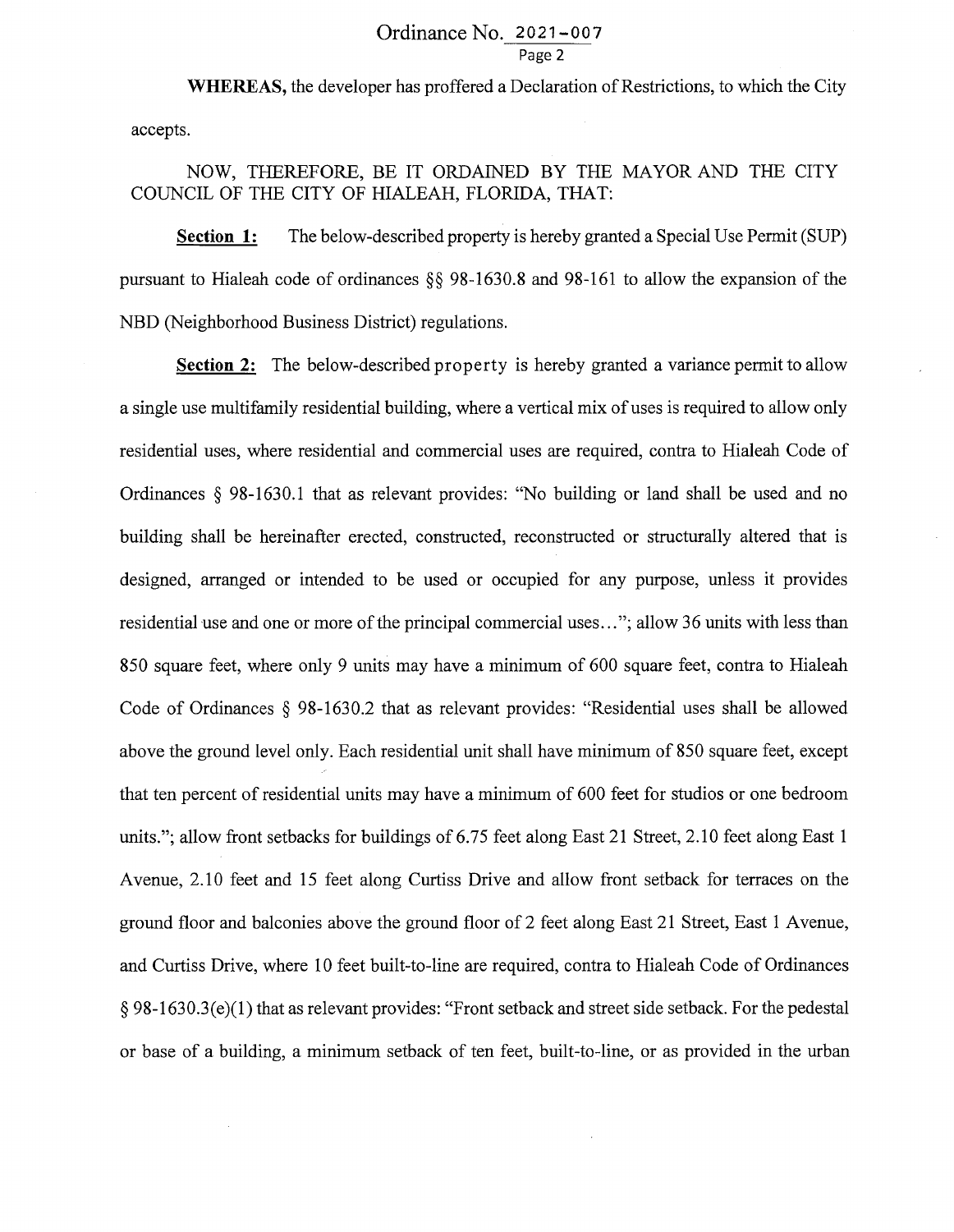# Ordinance No. 2021-007 Page 3

design plan."; allow 125 parking spaces, where 203 parking spaces are required, contra to Hialeah Code of Ordinances § 98-2189(16) a. that provides: *"NBD neighborhood business district.* a. *Residential uses.* Parking for residential uses shall be two parking spaces for one or two bedrooms and one-half parking spaces for each additional bedroom. An additional one-quarter parking space for each dwelling unit shall be provided for guest parking. The guest parking requirement may be satisfied, in whole or in part, by the operation of valet parking services for residential guests, approved by the city."; and allow 12.4% pervious area, where 30% is required, contra to Hialeah Code of Ordinances  $\S 98-2056(b)(1)$  that provides: "A minimum of 30 percent of the net residential land area shall be maintained in landscaped open space, which space may include recreation areas, swimming pools, and setback areas." Property located at 102 East 21 Street, Hialeah, Florida, zoned CBD (Central Business District), and legally described as follows:

> Lots 11 through 23 inclusive, block 129, HIALEAH THIRD ADDITION, according to the plat thereof, as recorded in Plat Book 7, Page 86, of the Public Records of Miami-Dade County, Florida.

Folio No: 04-3107-018-2630

#### **Section 3: Repeal of Ordinances in Conflict.**

All ordinances or parts of ordinances in conflict herewith are hereby repealed to the extent of such conflict.

#### Section 4: Penalties.

Every person violating any provision of the Code or any ordinance, rule or regulation adopted or issued in pursuance thereof shall be assessed a civil penalty not to exceed \$500.00 within the discretion of the court or administrative tribunal having jurisdiction. Each act of violation and each day upon which any such violation shall occur shall constitute a separate offense. In addition to the penalty prescribed above, the city may pursue other remedies such as